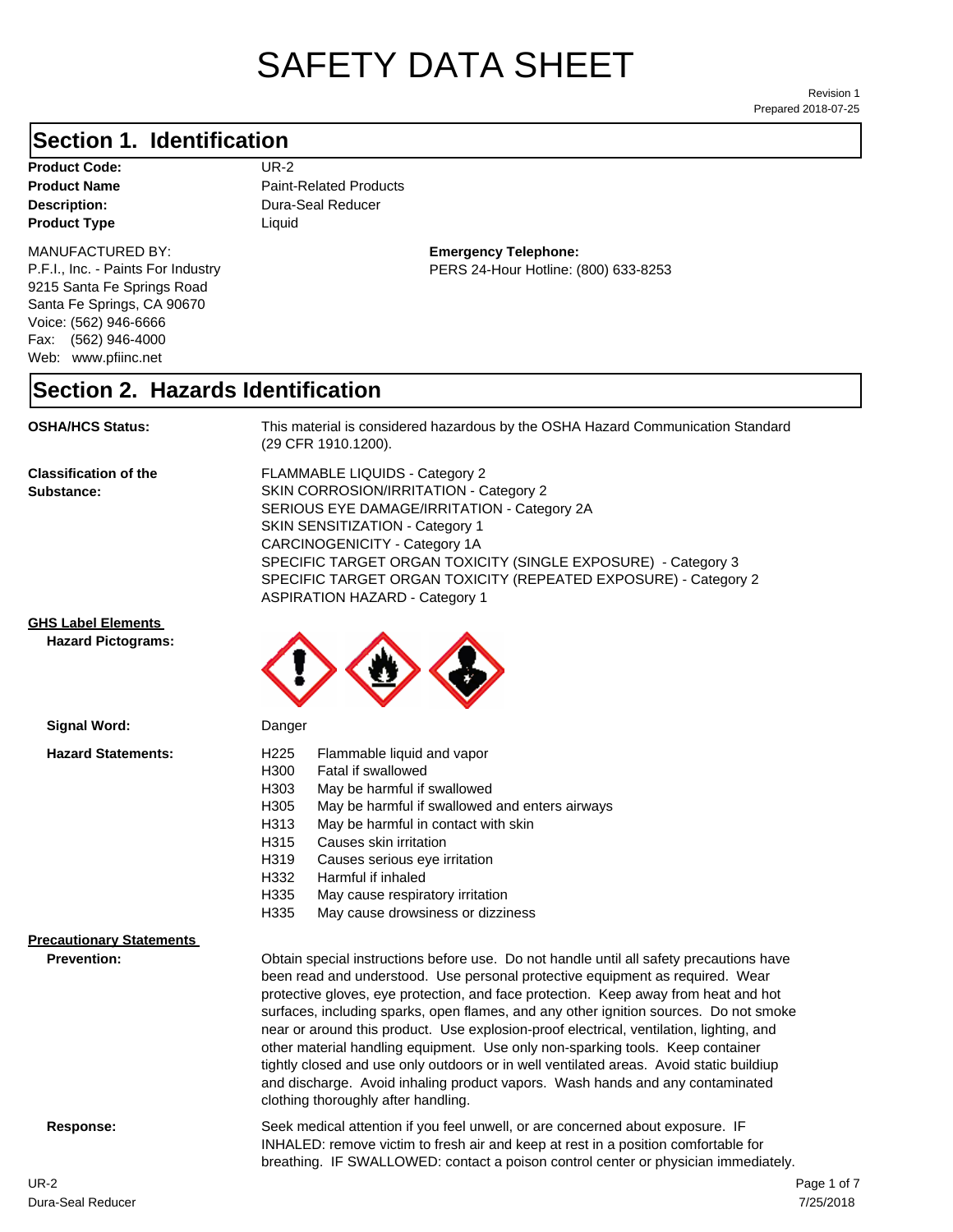|                                             | Do not induce vomiting. IN CASE OF SKIN OR HAIR CONTACT: remove all<br>contaminated clothing, and wash skin with soap and water. If irritation or rash occurs,<br>get medical attention. IF IN EYES: rinse with copious amounts of water for several<br>minutes. Remove contact lenses, if present and easy to do so. If eye irritation persists,<br>seek medical attention.                                                                                                                                                                                                                                                                                                                                                                                                                                                                                                                                                                                                                                             |
|---------------------------------------------|--------------------------------------------------------------------------------------------------------------------------------------------------------------------------------------------------------------------------------------------------------------------------------------------------------------------------------------------------------------------------------------------------------------------------------------------------------------------------------------------------------------------------------------------------------------------------------------------------------------------------------------------------------------------------------------------------------------------------------------------------------------------------------------------------------------------------------------------------------------------------------------------------------------------------------------------------------------------------------------------------------------------------|
| <b>Storage &amp; Disposal:</b>              | Store in a locked and secure environment. Store in a cool, well ventilated area away<br>from direct sunlight and heat. Dispose of contents and container in accordance with all<br>local, regional, state, and federal regulations.                                                                                                                                                                                                                                                                                                                                                                                                                                                                                                                                                                                                                                                                                                                                                                                      |
| <b>Supplemental Label</b><br>Elements:      | Ensure adequate ventilation at all times when using this product and when sanding the<br>dried film. Wear an appropriate, NIOSH approved particulate respirator. Follow all<br>respirator manufacturer's directions for proper use. Abrading or sanding this product's<br>dried film may release crystalline silica which has been shown to cause lung damage<br>and may cause cancer following long term exposure. Rags, sandpaper, steel wool,<br>and other abrading materials or waste containing this product may spontaneously<br>combust when improperly disposed of. Product contains solvents which can cause<br>permanent brain and nervous system damage. Intentional misuse by concentrating<br>and inhaling the contents of this product can be harmful or fatal. Do not transfer<br>contents to another container.<br>PROPOSITION 65 WARNING: this product contains chemicals known to the State of<br>California to cause cancer and birth defects or other reproductive harm.<br>FOR INDUSTRIAL USE ONLY. |
| <b>Hazards not otherwise</b><br>classified: | None known.                                                                                                                                                                                                                                                                                                                                                                                                                                                                                                                                                                                                                                                                                                                                                                                                                                                                                                                                                                                                              |

### **Section 3. Composition/Information on Ingredients**

#### Chemical Name / CAS No

Butyl Acetate - Normal 123-86-4 40 to 50% Vapor Pressure: 8 hPa

Methyl Amyl Ketone 110-43-0 20 to 30% Vapor Pressure: .21 kPa

Methyl Ethyl Ketone 78-93-3 20 to 30% Vapor Pressure: 12.13 kPa

### **Section 4. First Aid Measures**

#### **Description of First Aid Measures**

| <b>Eye Contact:</b>  | Immediately flush eyes with copious amounts of water. Remove any contact lenses.<br>Rinse for at least 10 minutes. Get medical attention.                                                                                                                                                                                                                                                                                                                                                                                                                 |
|----------------------|-----------------------------------------------------------------------------------------------------------------------------------------------------------------------------------------------------------------------------------------------------------------------------------------------------------------------------------------------------------------------------------------------------------------------------------------------------------------------------------------------------------------------------------------------------------|
| Inhalation:          | Remove victim to fresh air and maintain in a rest position comfortable for breathing. If<br>fumes are still present, all rescuers should wear appropriate respirators. If victim<br>exhibits irregular breathing, trained personnel should provide artificial respiration or<br>oxygen. Mouth-to-mouth resuscitation may be dangerous. If necessary, contact a<br>poison control center or physician immediately. If victim is unconscious, place in a<br>recovery position and seek medical help immediately. Maintain an open airway for the<br>victim. |
| <b>Skin Contact:</b> | Wash affected areas with soap and water. Remove contaminated clothing and shoes.<br>Continue to rinse the affected area for at least ten minutes. Get medical attention if<br>discomfort continues. Avoid further exposure in the event of any symptoms or<br>complaints.                                                                                                                                                                                                                                                                                 |
| Ingestion:           | If product is ingested, contact a poison control center or a physician immediately. Do<br>not induce vomitting. Rinse mouth with water and remove dentures, if any. Remove<br>victim to fresh air and keep at rest in a comfortable position to facilitate breathing. If                                                                                                                                                                                                                                                                                  |
| UR-2                 | Page 2 of 7                                                                                                                                                                                                                                                                                                                                                                                                                                                                                                                                               |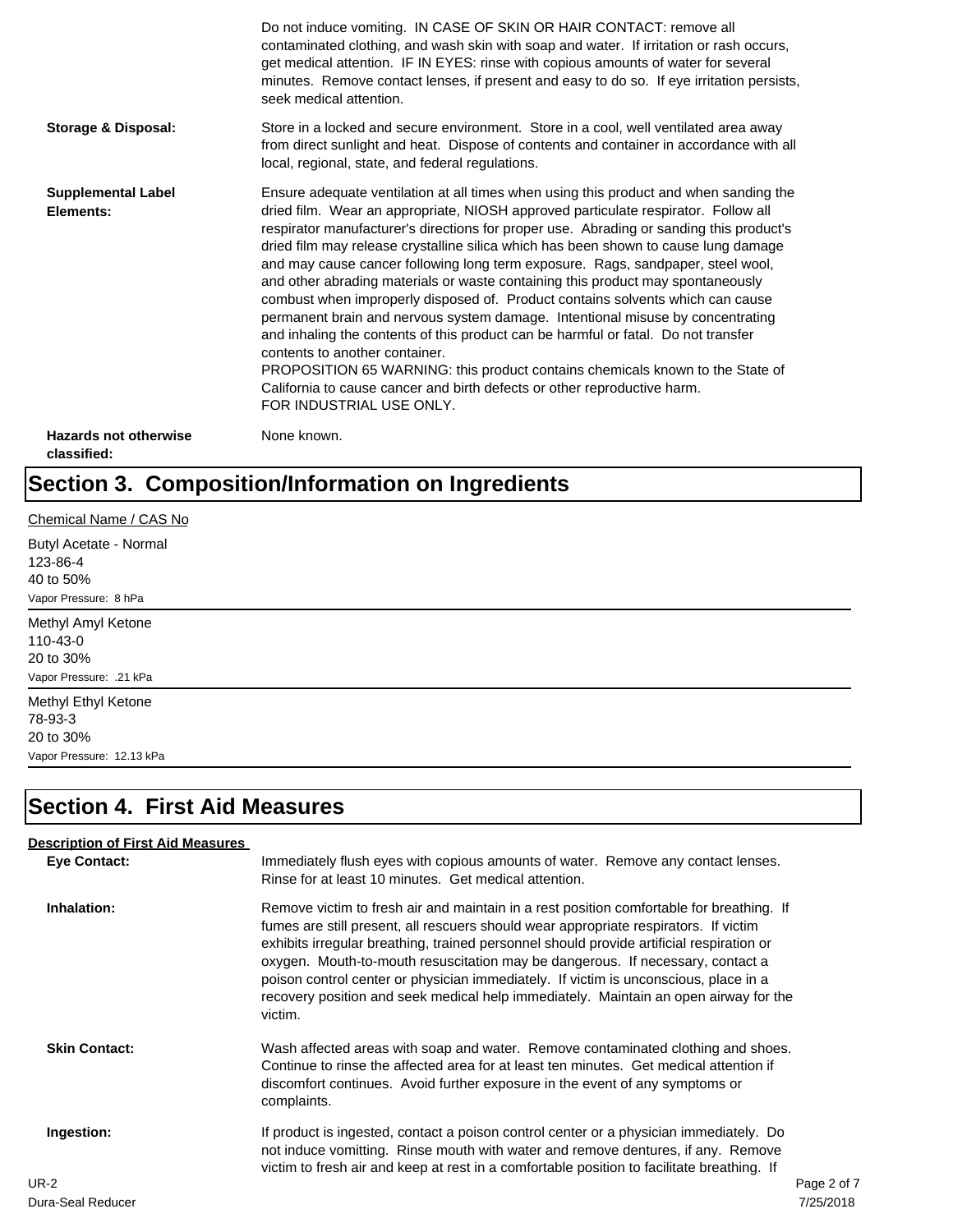|                                                                        | the victim is conscious and the product has been swallowed, provide small quantities of<br>water to drink. Cease if the victim feels sick, as vomitting may be dangerous.<br>Aspiration hazard if swallowed. This product can enter the lungs and cause damage.<br>If vomitting occurs, the head should be kept low so that vomit does not enter the lungs.<br>Never administer anything by mouth to an unconscious person. If unconscious, place<br>in a recovery position while medical attention is sought. Maintain an open airway for<br>the victim. |  |
|------------------------------------------------------------------------|-----------------------------------------------------------------------------------------------------------------------------------------------------------------------------------------------------------------------------------------------------------------------------------------------------------------------------------------------------------------------------------------------------------------------------------------------------------------------------------------------------------------------------------------------------------|--|
| <b>Potential Acute Health Effects</b>                                  |                                                                                                                                                                                                                                                                                                                                                                                                                                                                                                                                                           |  |
| <b>Eye Contact:</b>                                                    | Causes serious eye irritation.                                                                                                                                                                                                                                                                                                                                                                                                                                                                                                                            |  |
| Inhalation:                                                            | Can cause central nervous system depression. May cause drowsiness and dizziness<br>as well as respiratory irritation.                                                                                                                                                                                                                                                                                                                                                                                                                                     |  |
| <b>Skin Contact:</b>                                                   | Causes skin irritation. May cause an allergic skin reaction.                                                                                                                                                                                                                                                                                                                                                                                                                                                                                              |  |
| Ingestion:                                                             | Can cause central nervous system depression. May be fatal if swallowed and allowed<br>to enter airways. Irritating to mouth, throat and stomach.                                                                                                                                                                                                                                                                                                                                                                                                          |  |
| <b>Over-Exposure Signs &amp; Symptoms</b>                              |                                                                                                                                                                                                                                                                                                                                                                                                                                                                                                                                                           |  |
| <b>Eye Contact:</b>                                                    | Adverse symptoms may include: pain or irritation, watering, redness.                                                                                                                                                                                                                                                                                                                                                                                                                                                                                      |  |
| Inhalation:                                                            | Adverse symptoms may include: respiratory tract irritation, coughing, nausea or<br>vomiting, headache, drowsiness or fatigue, dizziness or vertigo, unconsciousness.                                                                                                                                                                                                                                                                                                                                                                                      |  |
| <b>Skin Contact:</b>                                                   | Adverse symptoms may include: irritation, redness.                                                                                                                                                                                                                                                                                                                                                                                                                                                                                                        |  |
| Ingestion:                                                             | Adverse symptoms may include: nausea, vomiting.                                                                                                                                                                                                                                                                                                                                                                                                                                                                                                           |  |
| Indication of immediate medical attention and special treatment needed |                                                                                                                                                                                                                                                                                                                                                                                                                                                                                                                                                           |  |
| <b>Notes to Physician:</b>                                             | Treat symptomatically. Contact poison treatment specialists if large quantities have<br>been ingested or inhaled.                                                                                                                                                                                                                                                                                                                                                                                                                                         |  |
| <b>Specific Treatments:</b>                                            | None specified.                                                                                                                                                                                                                                                                                                                                                                                                                                                                                                                                           |  |
| <b>Protection of First Aid</b><br>Providers:                           | No action should be taken involving any personal risk or without proper training. If<br>fumes are still present, rescuers should wear appropriate respirators or a self<br>contained breathing apparatus. Mouth-to-mouth resuscitation may be dangerous for<br>the first aid provider. Wash all contaminated clothing with soap and water before<br>removal.                                                                                                                                                                                              |  |

## **Section 5. Fire Fighting Measures**

| <b>Extinguishing Media</b>                        |                                                                                                                                                                                                                                                                                                                                                                                                                   |  |
|---------------------------------------------------|-------------------------------------------------------------------------------------------------------------------------------------------------------------------------------------------------------------------------------------------------------------------------------------------------------------------------------------------------------------------------------------------------------------------|--|
| Suitable Media:                                   | Dry chemical, CO2, water spray (fog), foam, dry sand.                                                                                                                                                                                                                                                                                                                                                             |  |
| Unsuitable Media:                                 | Do not use water jet.                                                                                                                                                                                                                                                                                                                                                                                             |  |
| <b>Specific Hazards:</b>                          | The material contains flammable liquid and vapor. Closed containers may explode<br>when exposed to extreme heat as a result of buildup of steam. Vapors may form<br>explosive mixtures with air. Vapors can travel to a source of ignition and flash back.<br>Keep containers tightly closed and isolate from heat, electrical equipment, sparks, and<br>open flames. No unusual fire or explosion hazards noted. |  |
| <b>Special Firefighting</b><br><b>Procedures:</b> | Water may be used to cool closed containers to prevent pressure buildup and possible<br>autoignition or explosion. Evacuate area and fight fire from safe distance. Containers<br>may explode when heated. Firefighters should wear appropriate protective equipment<br>and self-contained breathing apparatus with a full face-piece operated in positive<br>pressure mode.                                      |  |

### **Section 6. Accidental Release Measures**

| <b>Environmental Precautions:</b>                        | Avoid dispersal of spilled material and runoff from contacting soil, waterways, drains,<br>and sewers. Inform the relevant authorities if the product has caused environmental<br>pollution.                                                                                                                                                                                                              |
|----------------------------------------------------------|-----------------------------------------------------------------------------------------------------------------------------------------------------------------------------------------------------------------------------------------------------------------------------------------------------------------------------------------------------------------------------------------------------------|
| Steps to be Taken if Material<br>is Released or Spilled: | Contain spilled liquid with sand or earth. Do not use combustible materials such as<br>sawdust. Eliminate all ignition sources and use explosion-proof equipment. Place<br>material in a container and dispose of according to local, regional, state, and federal<br>regulations. Ventilate area and remove product with inert absorbent and non-sparking<br>tools. Do not incinerate closed containers. |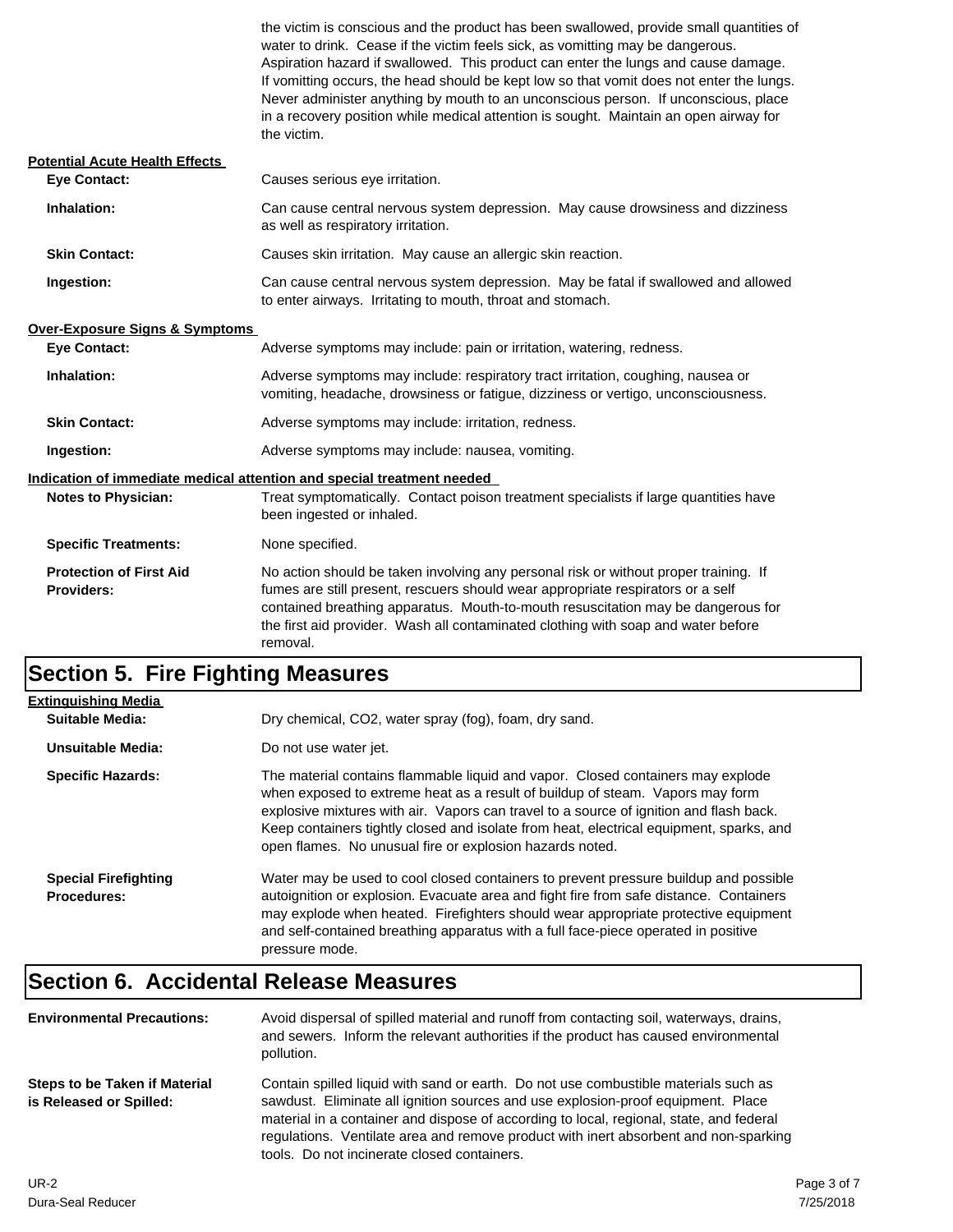| <b>Small Spills:</b> | Stop leak if doing so can be done without risk. Remove containers from spill area.<br>Use non-sparking tools. Dilute with water and mop up if water-soluble. If not<br>water-soluble, absorb with inert dry material and place in appropriate waste container.<br>Dispose of via a licensed waste disposal contractor.                                                                                                                                                                                                                                                              |
|----------------------|-------------------------------------------------------------------------------------------------------------------------------------------------------------------------------------------------------------------------------------------------------------------------------------------------------------------------------------------------------------------------------------------------------------------------------------------------------------------------------------------------------------------------------------------------------------------------------------|
| Large Spills:        | Stop leak if doing so can be done without risk. Remove containers from spill area.<br>Use non-sparking tools. Approach the release from upwind. Prevent entry into<br>sewers, waterways, basements, or confined areas. Wash spillages into an effluent<br>treatment plant or proceed as follows: contain and collect spillage with inert absorbent<br>materials and place in a container for disposal according to local regulations. Dispose<br>of via a licensed waste disposal contractor. See Section 1 for emergency contact<br>information and Section 13 for waste disposal. |

#### **Section 7. Handling and Storage**

Wash thoroughly after handling. Eating, drinking, and smoking should be prohibited in areas where this material is handled, stored, and processed. Wash hands and face before eating or drinking. Remove contaminated clothing and launder before reuse. Use only with adequate ventilation. Follow all SDS and label precautions even after container is emptied, as it may retain product residues. Avoid breathing fumes, vapors, or mist. Avoid contact with eyes, skin, and clothing.

Storage: Store in a dry, cool, well ventilated place. Keep container tightly closed while not in use. Isolate from heat, electrical equipment, sparks, and open flame. Do not store above 120 degrees Fahrenheit. Store large quantities in buildings designed and protected for storage of NFPA Class II combustible liquids. Protect from heat, moisture, and foreign materials.

#### **Section 8. Exposure Controls/Personal Protection**

| Chemical Name / CAS No<br>Butyl Acetate - Normal<br>123-86-4<br>40 to 50%<br>Vapor Pressure: 8 hPa | <b>OSHA Exposure Limits</b><br>150 ppm                                                                                                                                                                                                                                                                                                                                                                                                                                                                                                                                                                                                                                                                                                                                                        | <b>ACGIH Exposure Limits</b><br>$150$ ppm | <b>Other Exposure Limits</b> |             |
|----------------------------------------------------------------------------------------------------|-----------------------------------------------------------------------------------------------------------------------------------------------------------------------------------------------------------------------------------------------------------------------------------------------------------------------------------------------------------------------------------------------------------------------------------------------------------------------------------------------------------------------------------------------------------------------------------------------------------------------------------------------------------------------------------------------------------------------------------------------------------------------------------------------|-------------------------------------------|------------------------------|-------------|
| Methyl Amyl Ketone<br>110-43-0<br>20 to 30%<br>Vapor Pressure: .21 kPa                             | $100$ ppm                                                                                                                                                                                                                                                                                                                                                                                                                                                                                                                                                                                                                                                                                                                                                                                     | 50 ppm                                    |                              |             |
| Methyl Ethyl Ketone<br>78-93-3<br>20 to 30%<br>Vapor Pressure: 12.13 kPa                           | 200 ppm                                                                                                                                                                                                                                                                                                                                                                                                                                                                                                                                                                                                                                                                                                                                                                                       | 200 ppm                                   |                              |             |
| <b>Engineering Controls:</b>                                                                       | Use process enclosures, local exhaust ventilation, or other engineering controls to<br>keep worker exposure to airborne contaminants below any recommended or statutory<br>limits. The engineering controls also need to keep gas, vapor, or dust concentrations<br>below any lower explosive limits. Use explosion-proof ventilation equipment.                                                                                                                                                                                                                                                                                                                                                                                                                                              |                                           |                              |             |
| <b>Environmental Controls:</b>                                                                     | Emissions from ventilation or work process equipment should be checked to ensure<br>they comply with the requirements of environmental protection legislation. In some<br>cases, fume scrubbers, filters, and other engineering modifications to the process<br>equipment may be required to reduce emissions to acceptable levels.                                                                                                                                                                                                                                                                                                                                                                                                                                                           |                                           |                              |             |
| <b>Respiratory Protection:</b>                                                                     | Use a properly fitted, air-purifying or air-fed respirator complying with an approved<br>standard if a risk assessment indicates this is necessary. Respiratory protection<br>programs that meet OSHA 1910.134 and ANSI Z88.2 requirements must be followed<br>when workplace conditions warrant a respirator's use. A NIOSH/MSHA approved<br>respirator with an organic vapor cartridge may be permissible under circumstances<br>where airborne concentrations are expected to exceed exposure limits. Protection<br>provided by air purifying respirators is limited. Use a positive pressure, air supplied<br>respirator if there is any potential for an uncontrolled release, exposure levels are not<br>known, or in any circumstances where air purifying respirators may not provide |                                           |                              |             |
| <b>UR-2</b>                                                                                        |                                                                                                                                                                                                                                                                                                                                                                                                                                                                                                                                                                                                                                                                                                                                                                                               |                                           |                              | Page 4 of 7 |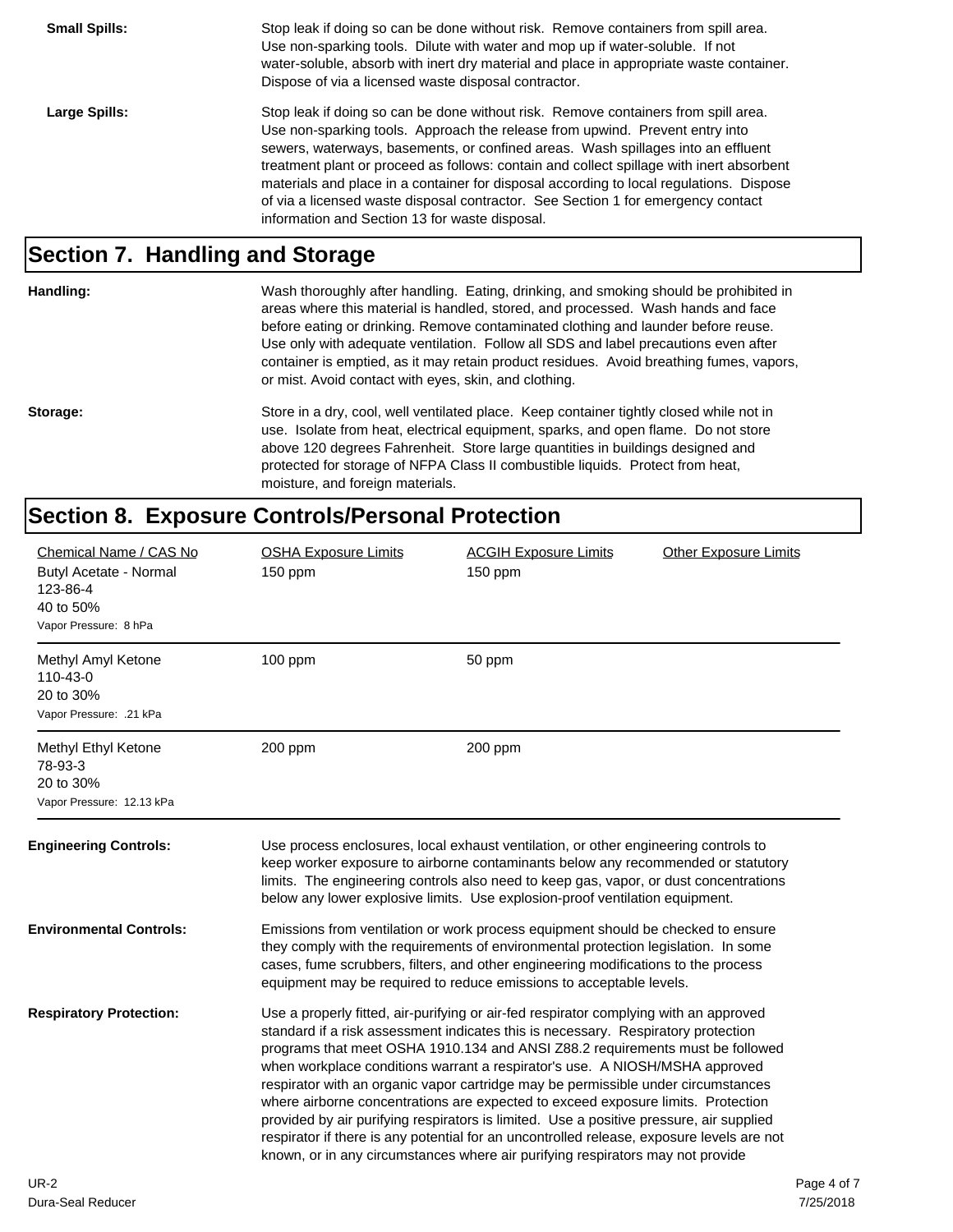| <b>Skin Protection:</b>   | adequate protection.<br>Use impervious, chemical resistant gloves to prevent prolonged skin contact and<br>absorption of material through the skin. Nitrile or neoprene gloves may afford<br>adequate protection. Personal protective equipment for the body should be selected<br>based on the task being performed and the risks involved, and should be approved by<br>a specialist before handling this product. Where there is a risk of ignition from static<br>electricity, wear anti-static protective clothing. For best protection, the clothing should<br>include anti-static boots, gloves, and overalls. Appropriate footwear should always be<br>used. |
|---------------------------|----------------------------------------------------------------------------------------------------------------------------------------------------------------------------------------------------------------------------------------------------------------------------------------------------------------------------------------------------------------------------------------------------------------------------------------------------------------------------------------------------------------------------------------------------------------------------------------------------------------------------------------------------------------------|
| <b>Eye Protection:</b>    | Safety eyewear, such as splash goggles or a full face shield, should be worn at all<br>times to protect against splashes of liquids.                                                                                                                                                                                                                                                                                                                                                                                                                                                                                                                                 |
| <b>Hygienic Measures:</b> | Wash thoroughly with soap and water before eating, drinking, or smoking. Remove<br>contaminated clothing immediately and launder before reuse.                                                                                                                                                                                                                                                                                                                                                                                                                                                                                                                       |

### **Section 9. Physical and Chemical Properties**

| <b>Physical State:</b>                            | Liquid            |
|---------------------------------------------------|-------------------|
| Odor:                                             | Solvent odor      |
|                                                   |                   |
| Vapor Density                                     | Heavier than air  |
| Vapor Density                                     | 3.57              |
| Vapor Pressure                                    | 7 kPa             |
| Evaporation Rate                                  | Slower than ether |
| Boiling Range                                     | 80 to 125 C       |
| Specific Gravity (SG)                             | 0.843             |
| Material VOC (Lb / Gal)                           | 7.03              |
| Material VOC $(g/L)$                              | 842.71            |
| Coating VOC (Lb/Gal)                              | 7.03              |
| Coating VOC (g/L)                                 | 842.71            |
| Flash Point:                                      | $-9 C (16 F)$     |
| Autoignition:                                     | Will not occur    |
| LEL:                                              | $1.1 \%$          |
| UEL:                                              | 10.0%             |
| <b>Partition Coefficient.</b><br>n-octanol/water: | Not available     |
| Auto-ignition temperature                         | Not available     |
|                                                   |                   |

### **Section 10. Stability and Reactivity**

| <b>Conditions to Avoid:</b>      | Avoid temperatures above 120 degrees Fahrenheit. Avoid all possible sources of<br>ignition. Do not pressurize, cut, weld, braze, drill, or expose containers to heat. Do not<br>allow vapor to accumulate in low or confined areas. Avoid contact with strong acid and<br>strong bases. |
|----------------------------------|-----------------------------------------------------------------------------------------------------------------------------------------------------------------------------------------------------------------------------------------------------------------------------------------|
| Incompatibility:                 | Incompatible with strong oxidizing agents.                                                                                                                                                                                                                                              |
| <b>Hazardous Decomposition:</b>  | By open flame, carbon monoxide and carbon dioxide. When heated to decomposition,<br>product emits acrid smoke and irritating fumes. Contains solvents which may form<br>carbon monoxide, carbon dioxide, and formaldehyde.                                                              |
| <b>Hazardous Polymerization:</b> | Will not occur under normal conditions.                                                                                                                                                                                                                                                 |
| Stability:                       | The product is stable.                                                                                                                                                                                                                                                                  |

### **Section 11. Toxicological Information**

#### **Effects of Over-Exposure**

**Eye Contact:**

Causes serious eye irritation.

**Skin Contact:** Prolonged or repeated skin contact may cause irritation. Allergic reactions are possible.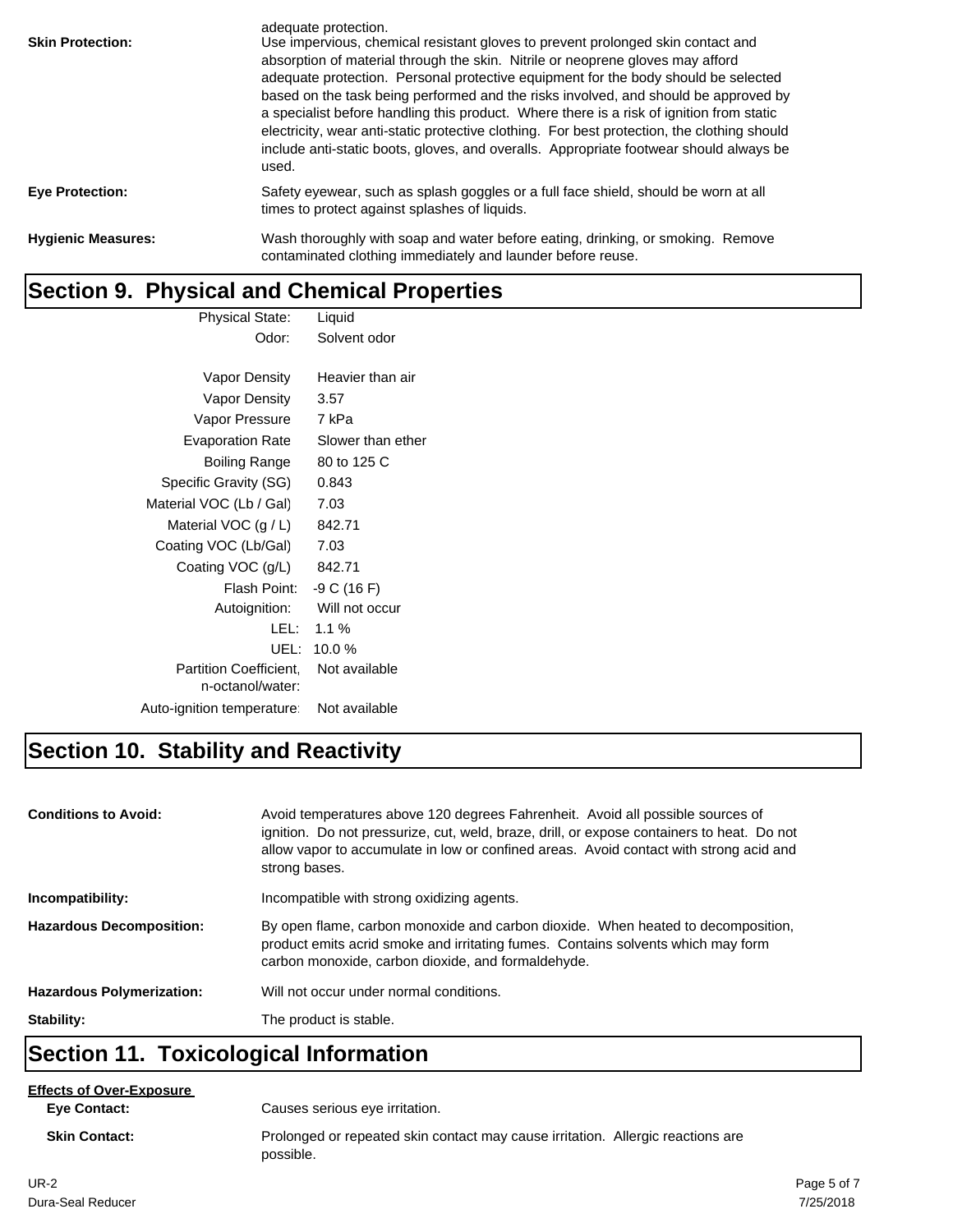| Inhalation:                     | Harmful if inhaled. High gas, vapor, mist, or dust concentrations may be harmful if<br>inhaled. Avoid breathing fumes, spray, vapors, or mist. May cause headaches and<br>dizziness. High vapor concentrations are irritating to the eyes, nose, throat, and lungs.<br>Prolonged or excessive inhalation may cause respiratory tract irritation.                                                                                                                                                                                                                                                                                                                                                                                                                                                                                                                                                                                                                                                                                                                                                                                                                                                                                                                                                                                                                                                                     |  |  |  |
|---------------------------------|----------------------------------------------------------------------------------------------------------------------------------------------------------------------------------------------------------------------------------------------------------------------------------------------------------------------------------------------------------------------------------------------------------------------------------------------------------------------------------------------------------------------------------------------------------------------------------------------------------------------------------------------------------------------------------------------------------------------------------------------------------------------------------------------------------------------------------------------------------------------------------------------------------------------------------------------------------------------------------------------------------------------------------------------------------------------------------------------------------------------------------------------------------------------------------------------------------------------------------------------------------------------------------------------------------------------------------------------------------------------------------------------------------------------|--|--|--|
| Ingestion:                      | Harmful or fatal if swallowed. Aspiration hazard if swallowed; can enter lungs and<br>cause damage.                                                                                                                                                                                                                                                                                                                                                                                                                                                                                                                                                                                                                                                                                                                                                                                                                                                                                                                                                                                                                                                                                                                                                                                                                                                                                                                  |  |  |  |
| <b>Chronic Hazards:</b>         | High concentrations may lead to central nervous system effects (drowsiness,<br>dizziness, nausea, headaches, paralysis, burred vision) and damage. Reports have<br>associated repeated and prolonged occupational overexposure to solvents with<br>permanent brain and nervous system damage. Contains carbon black pigment.<br>Chronic inflammation, lung fibrosis, and lung tumors have been observed in<br>experimental tests involving rats exposed to excessive concentrations of carbon black<br>and several insoluble dust particles for long periods of time. Tumors have not been<br>observed in other species under similar circumstances. Epidemiological studies of<br>North American workers show no evidence of clinically significant negative health<br>effects from occupational exposure to carbon black. Carbon black is listed as a Group<br>2B - Possibly Carcinogenic to Humans, by IARC and is proposed to be listed as A4 -<br>Not Classified as a Human Carcinogen by the American Conference of Governmental<br>Industrial Hygienists. Significant exposure is unlikely during typical application of this<br>product by roller or brush. Risk of overexposure depends on the duration and level of<br>exposure to dust from such processes as repeated sanding of dried surfaces, or<br>inhalation of spray mist, and the actual concentration of carbon black in the product<br>formula. |  |  |  |
|                                 | Product contains titanium dioxide, which is listed as a Group 2B - Possibly<br>Carcinogenic to Humans by IARC. No significant exposure to titanium dioxide is<br>anticipated while using this product, in which titanium dioxide is bound to other<br>materials including resin and other pigments, during brush or rolling application.<br>Overexposure risks depend on duration and level of exposure to dust, such as from<br>repeated sanding of this product's dried film, or inhalation of spray mist, and the actual<br>concentration of titanium dioxide in the product formula. For additional information,<br>refer to IARC Monograph, Volume 93, 2010.                                                                                                                                                                                                                                                                                                                                                                                                                                                                                                                                                                                                                                                                                                                                                    |  |  |  |
| <b>Primary Routes of Entry:</b> | Eye contact, ingestion, inhalation, absorption through the skin, skin contact.                                                                                                                                                                                                                                                                                                                                                                                                                                                                                                                                                                                                                                                                                                                                                                                                                                                                                                                                                                                                                                                                                                                                                                                                                                                                                                                                       |  |  |  |
| <b>Acute Toxicity Values:</b>   | Acute effects of this product have not been tested. Available data on individual<br>components, if any, will be listed below.                                                                                                                                                                                                                                                                                                                                                                                                                                                                                                                                                                                                                                                                                                                                                                                                                                                                                                                                                                                                                                                                                                                                                                                                                                                                                        |  |  |  |

#### **Section 12. Ecological Information**

**Ecological Information:** Product is a mixture of listed components.

#### **Section 13. Disposal Information**

**Disposal Considerations:** The generation of waste should be avoided or minimized wherever possible. Disposal of this product, solutions, and any by-products should at all times comply with relevant environmental protection regulations and waste disposal regulations, in addition to any local or regional restrictions which may be in effect. Surplus and non-recyclable products should be disposed of via a licensed waste disposal contractor. Waste should not be disposed of untreated to the sewer unless fully compliant with the requirements of all authorities with jurisdiction. Waste packaging should be recycled whenever possible. Incineration or landfill should only be considered when recycling is not feasible. Take care when handling empty containers as they may retain some residual product. Vapor from residue may create a flammable or explosive atmosphere within the used container. Do not expose empty containers to heat or sparks, and do not weld, cut, or grind used containers unless they have been thoroughly cleaned. Avoid contact of spilled material with soil, waterways, drains, and sewer systems.

#### **Section 14. Transport Information**